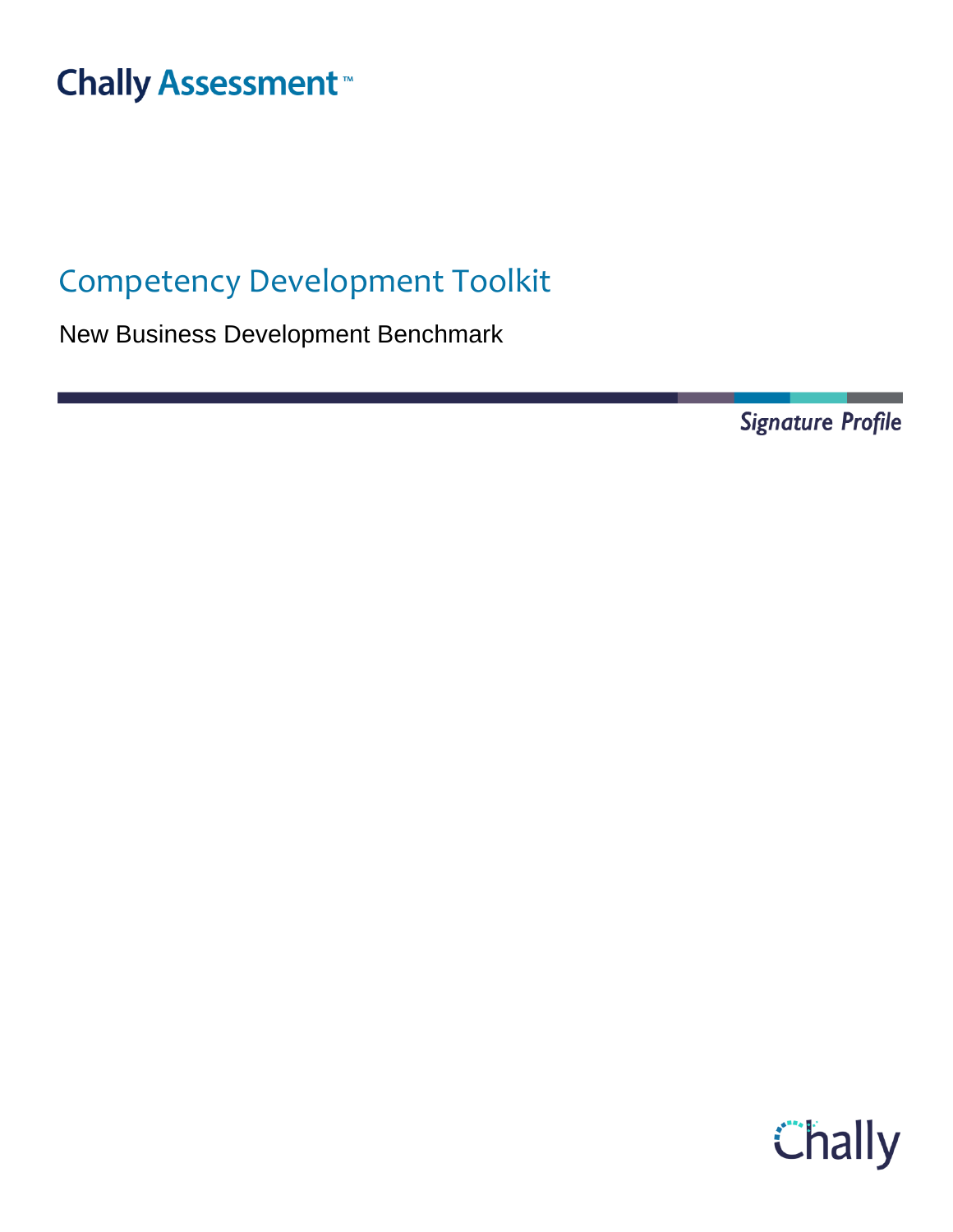### Benchmark Profile Description

The New Business Development role brings in business from new accounts. Individuals in these roles are often referred to as "hunters." New business developers are tasked with generating new leads and discovering novel ways to apply their products and services. People in this type of role have little post-sale contact. They turn their recently closed business over to colleagues who deliver and maintain the account, so they are free to continue their quest for new customers.

### Predictive Competencies

- Networks Effectively
- Analyses and Resolves Customer Problems
- Uses Standard Discovery Questions to Qualify Prospects
- Commits Extra Effort to Ensure Success
- Closes Through Incremental Steps
- Seizes New Opportunities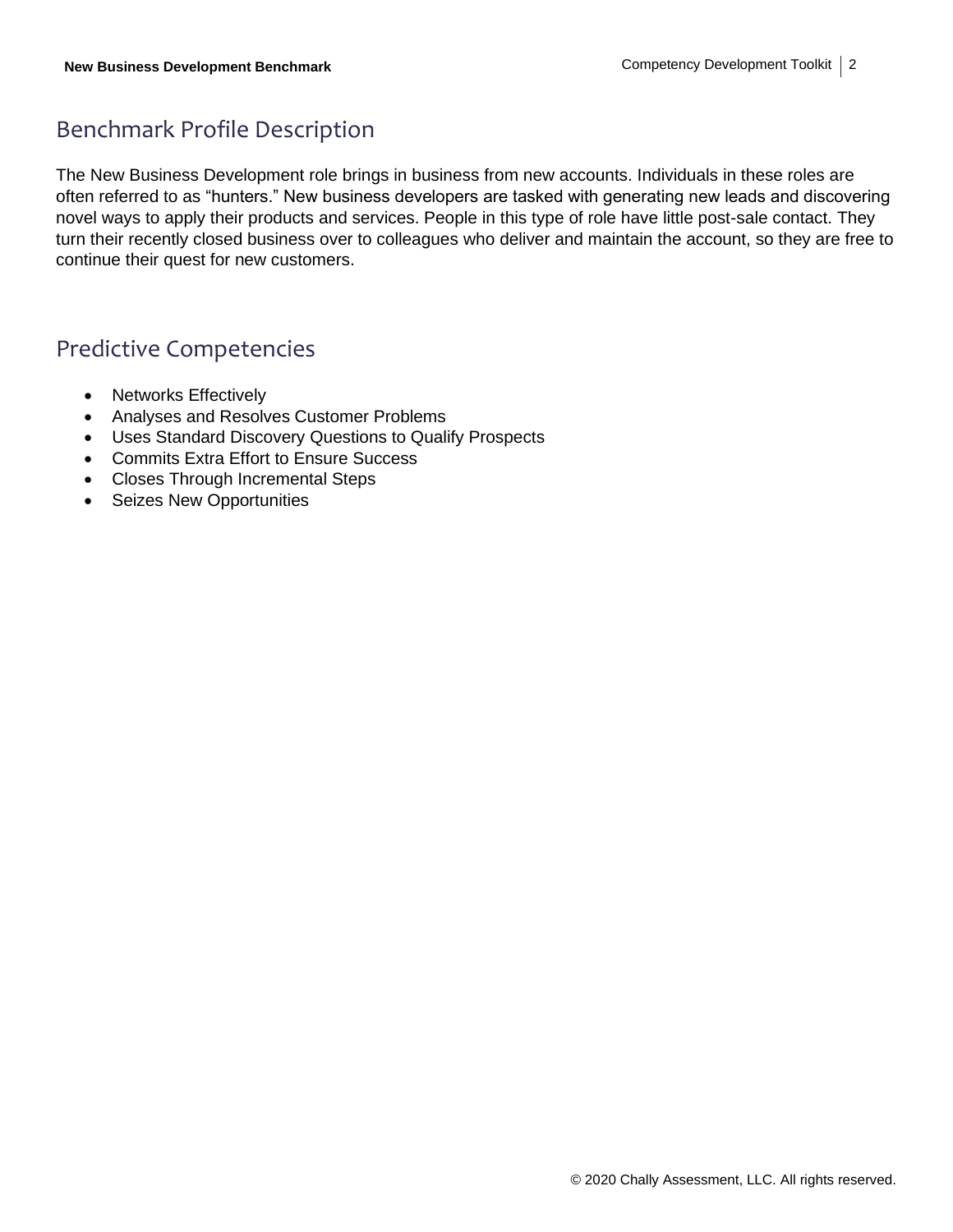### Networks Effectively

Takes a proactive approach to business/social interactions; will expand contacts consistently; is comfortable meeting new people and stimulating the conversation

|                   | <b>LOW SCORES</b>                                                                                                                                                                                                     |   | <b>HIGH SCORES</b>                                                                                                                                                                   |
|-------------------|-----------------------------------------------------------------------------------------------------------------------------------------------------------------------------------------------------------------------|---|--------------------------------------------------------------------------------------------------------------------------------------------------------------------------------------|
| <b>III</b>        | Tends to hold back in social situations until others<br>demonstrate interest                                                                                                                                          | ш | Prefers to take the lead in social interactions and is<br>quite comfortable 'working a room' when meeting                                                                            |
| ш<br>$\mathbf{m}$ | More at ease interacting with established and familiar<br>acquaintances while scoping out opportunities to<br>develop new contacts from a comfortable distance<br>Prefers the role of observer in social interactions | ш | people and putting them at ease<br>Moves easily between people or groups both familiar<br>and unfamiliar while noting opportunities for potential<br>business dealings in the future |
| ш                 | May not be comfortable making social small talk<br>without first rehearsing or scripting what will be said                                                                                                            |   | Enjoys socialization, sharing information and asking<br>questions about others to 'break the ice' and initiate a<br>conversation                                                     |

#### Mindset Tips:

Create a general statement about yourself, your organization, and the products/services you provide. Having something prepared ahead of time will help make it easier to start conversations in networking functions.

- Formulate a list of questions and have them handy so you can initiate conversations without doing all the talking.
- Prepare some statements that will help break the ice, and then rehearse them so they sound natural.
- Challenge yourself to move among all the groups of contacts in a room, not just the ones you know; make sure to get contact information from new people and follow up afterward.
- Ask a more outgoing and connected colleague to invite several potential targets out for a meal; networking over lunch can be far less intimidating than a formal meeting or event.
- Arm yourself with anecdotes and questions that will make interactions less stressful and put new contacts at ease. Success Tactics:
- Ask known groups of contacts to introduce you to people you don't know; since it might be stressful for you to proactively approach people you don't know, pair up with someone who is naturally more outgoing who can start the ball rolling.
- Make sure to use social networking tools to do some research on potential targets before any event where new customers and contacts can be found; being able to position yourself as someone worth getting to know is a huge advantage.
- Try to find a few sure fire conversation starters and then remember to listen; people are incredibly interesting sometimes, and you'll no doubt find someone who shares common interests with you if you listen carefully.
- Make a point to introduce yourself to everyone at a social function rather than waiting to be approached; since you never know who others know, your original contact may not pan out, but perhaps a friend or colleague will.
- Work with colleagues who are more outgoing. Watch their techniques and body language and then attempt to change just one behavior of yours; small modifications may be all that is needed to improve your networking skills.
- Ask a colleague to role play as a new contact so that you can create an arsenal of ice-breaking anecdotes and questions.
- Try to spend a specific amount of time with each person in the room so that you do not limit yourself to known contacts; try approaching someone else who appears shy or uncomfortable with the networking process because you may find enough commonality to make a positive contact.
- Join a local club, attend a church or charity function, or volunteer in the community these are prime networking opportunities in a less threatening environment; commit to expanding your contact base by a specified amount during each event.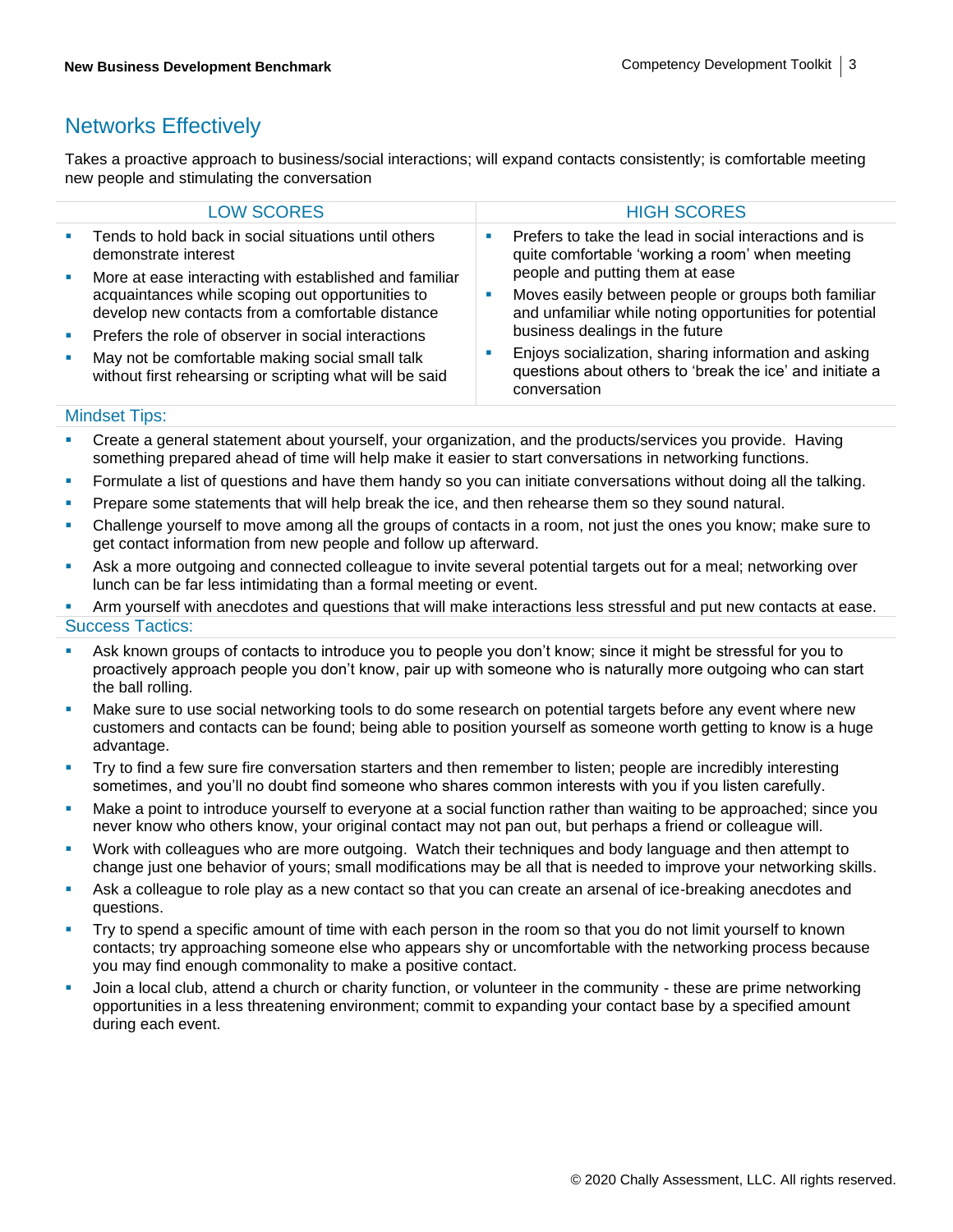### Analyzes and Resolves Customer Problems

Objectively analyzes a problem situation and takes steps to provide a solution; identifies the root of the problem before pressing for a resolution; remains engaged until a solution is reached; tries to see all sides of the problem and thus understand others' assessment of the issue or response; takes personal responsibility for identifying a resolution

| <b>LOW SCORES</b>                                                                                                       | <b>HIGH SCORES</b>                                                                                                           |  |  |  |
|-------------------------------------------------------------------------------------------------------------------------|------------------------------------------------------------------------------------------------------------------------------|--|--|--|
| Can be biased and make judgmental or<br>ш<br>inappropriate assumptions without analyzing<br>the situation objectively   | Objectively isolates and defines problem areas<br>×<br>clearly<br>Determines the true nature of the problem rather than<br>п |  |  |  |
| May press toward resolution without identifying<br>×<br>the root of the problem                                         | deal with its symptoms<br>Willing to 'think outside the box' to find a solution<br>×                                         |  |  |  |
| Becomes wrapped up in own views and loses sight of<br>how others may see the problem or response                        | Displays sensitivity and genuine interest in<br>п<br>understanding others' perspectives and will not                         |  |  |  |
| Becomes frustrated with solving the same or similar<br>×<br>problems over and over again                                | ignore their concerns<br>Regards any problem as a challenge to be met<br>×                                                   |  |  |  |
| Tends to take complaints and problems personally<br>×<br>and feel oppressed by them                                     | with eagerness and enthusiasm<br>Remains engaged until a problem has been resolved<br>ш                                      |  |  |  |
| Sees problem resolution as an inconvenience and a<br>×<br>distraction                                                   | Takes personal accountability for the result<br>п                                                                            |  |  |  |
| May oversimplify a problem and its solution and<br>×<br>disengage efforts before identifying a satisfactory<br>solution |                                                                                                                              |  |  |  |
| Resists taking ownership of the solution                                                                                |                                                                                                                              |  |  |  |
| <b>Mindset Tips:</b>                                                                                                    |                                                                                                                              |  |  |  |

- Remain objective in the face of problems do not take them personally, but view them as challenges to be overcome.
- Remain calm in the face of a serious issue or problem; staying objective will help you find a higher quality solution and will make your customer and/or team members more confident in the solution.
- Do not become frustrated by repetitive problems every business is going to experience its share of recurring issues (i.e., a webmaster confronted with users who have forgotten their password), so learn to take complaints in stride.
- Commit to solving the problem at the root a quick fix may be convenient for the time being, but will just allow the problem to resurface at a later time.
- Remember that solving problems is not a distraction from your duties, it is part of your job description.
- Learn that, although you may not be able to devise a solution, management and colleagues are always available for advice so there is no reason to leave a situation unresolved.

- Gather as much information as possible before you suggest a remedy  $-$  be sure you fully understand the situation before you act.
- Work with a colleague who effectively solves problems take note of the techniques this person uses to identify the problem and then work toward resolution.
- Find a coach or mentor who can work through customer complaints with you and advise you as to how you can improve your performance.
- Practice problem-solving by having a colleague role-play with you ask them to pose difficult complaints so that you can gain confidence in identifying the root of the problem and then resolving it.
- Take the time to come to a high-quality solution the first solution you come to might not always be the best one.
- **.** If you must pass a problem on to someone with more expertise, devise a monitoring system so that you can be certain that the issue was effectively resolved and the customer is sufficiently satisfied.
- **•** Follow up with all involved parties to ensure the solution is working to their satisfaction.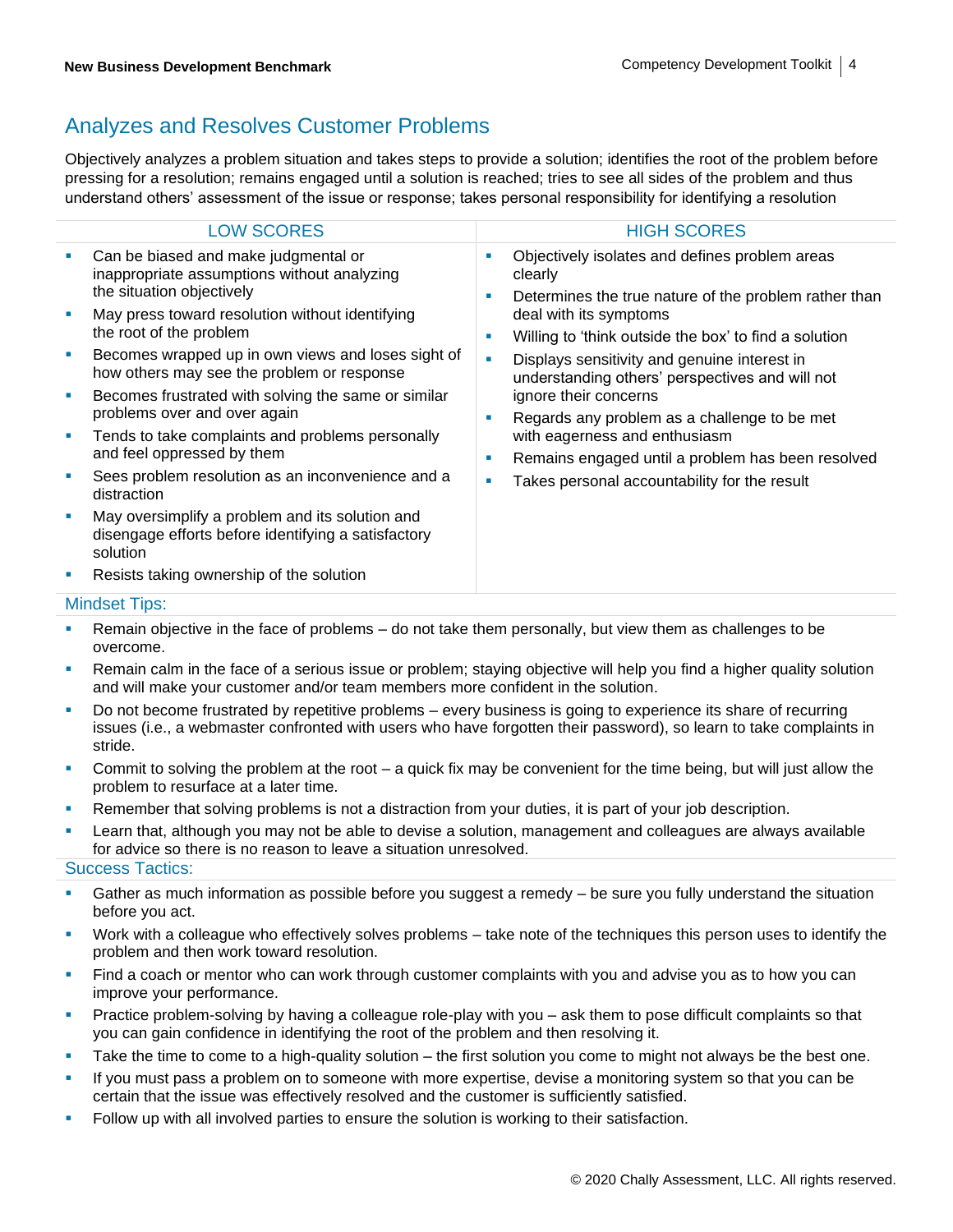### Uses Standard Discovery Questions to Qualify Prospects

Uses a formula or series of questions to determine the prospect's fit with the product; expects to sell to the majority of prospects since they are known to need the seller's products; reacts quickly and objectively to the answers to standard questioning by disqualifying the prospect or proceeding through the selling process

| <b>HIGH SCORES</b>                                                                                                                                                              |
|---------------------------------------------------------------------------------------------------------------------------------------------------------------------------------|
| Asks tough questions around profitability, capacity,<br>and readiness to buy when evaluating a prospect for<br>potential business opportunities                                 |
| Uses a formula approach to qualifying prospects that<br>addresses typical interest points, such as price and<br>ability to deliver                                              |
| Does not allow time to be consumed by prospects<br>who should be disengaged or deferred based on the                                                                            |
| quality of business they will provide<br>Remains emotionally detached from the prospect's<br>situation, staying objective in assessing the potential<br>for profitable business |
|                                                                                                                                                                                 |

#### Mindset Tips:

- **EXECT** Remain objective when qualifying prospects do not go into the meeting with erroneous assumptions.
- Understand that not all sales are equal realize that costs may be incurred for your company if the prospect does not properly fit with the product or your organization's needs.
- Do not become distracted by prospects who should be disengaged if prospects are ready to buy and have profit potential, it will be obvious.
- Remain emotionally detached from the prospect's situation do not allow your personal preferences to cause you to waste time with a prospect who will not yield gain for the company.
- Commit to taking care of those customers who will take care of you.
- **EXECT** Realize that the more time you spend with prospects who are not a good match for the company, the less time you have to spend with those prospects who will improve the bottom-line.
- **EXECT** Remember that only 10 percent of prospects are actually ready to make a purchase at a given time  $-$  it is up to you to sift through leads to locate that 10 percent.
- Learn that all customers do not deserve equal amounts of attention in order to improve your sales results, you need to cut loose those prospects who do not match your products or needs.

- Engage in role-playing with a colleague in order to refine your ability to uncover a customer's potential to commit to making a purchase.
- **E** Establish criteria by which you can determine the customer's true needs and whether your offering can fulfill them while making a profit for your organization.
- Get feedback from existing customers in order to determine what factors influence their purchase decision use this information to devise a system by which to qualify prospects.
- Create a list of thorough, yet inoffensive, questions that will rate a prospect's potential as a customer.
- Develop a scoring system for prospects in which they are rated by profitability, capacity and readiness to buy.
- Work with a successful salesperson and take note of how they qualify leads utilize their questions and techniques in your own routine.
- **•** Get pointers from colleagues and superiors on how to walk away from a cold deal.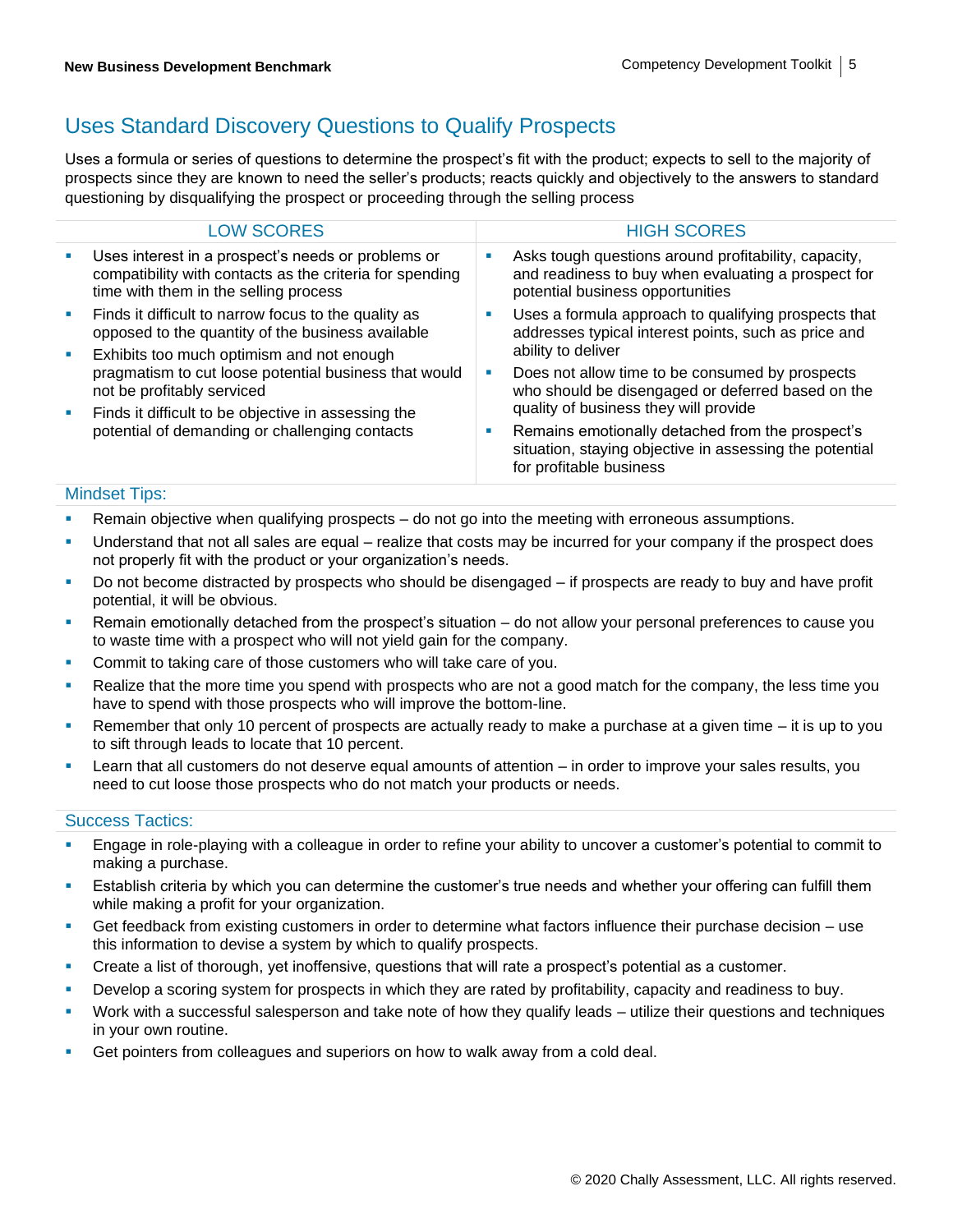### Commits Extra Effort to Ensure Success

Thrives on working; tends to achieve higher results in direct proportion to the time they are willing to commit to their work; remains focused on the goal and not easily discouraged or distracted; uses work as an opportunity for interaction and incorporates interpersonal contacts into task accomplishment; sees work as a major source of personal satisfaction

|                      | <b>LOW SCORES</b>                                                                                                                                                                                             |          | <b>HIGH SCORES</b>                                                                                                                                                                                   |  |
|----------------------|---------------------------------------------------------------------------------------------------------------------------------------------------------------------------------------------------------------|----------|------------------------------------------------------------------------------------------------------------------------------------------------------------------------------------------------------|--|
|                      | May embrace a somewhat rigid separation of<br>professional and personal commitments that limits<br>flexibility in balancing the time and resources devoted<br>to work and leisure                             | ш        | Seeks to balance work and life priorities while<br>committing time and resources to results<br>accomplishment that surpasses what is just<br>acceptable or expected                                  |  |
| ×                    | More inclined to work a set schedule of hours than to<br>commit resources as required by the objective                                                                                                        | ш        | Dedicated to achieving business results, even at<br>some personal sacrifice                                                                                                                          |  |
| ×                    | Distinguishes personal time from work and career<br>commitments and not likely to make consistent<br>sacrifices in their personal lives to accommodate<br>extraordinary advancements in their work objectives | ш<br>ш   | Defines themselves to a great extent by their work<br>and derives personal satisfaction from success and<br>accomplishments in their career<br>Builds into the schedule the time required to lay the |  |
| ×                    | Becomes distracted by unexpected obstacles or may<br>not effectively plan to deal with job demands                                                                                                            |          | groundwork and develop the plans for achieving work<br>objectives                                                                                                                                    |  |
|                      | May not recognize that opportunities to advance goals<br>can be present in the personal interactions that occur<br>in the workplace                                                                           | ш        | Retains control of objectives by preparing action steps<br>and evaluating progress                                                                                                                   |  |
|                      |                                                                                                                                                                                                               | ш        | Remains focused when the commitment to their work<br>is threatened by internal or external distractions                                                                                              |  |
|                      |                                                                                                                                                                                                               | <b>I</b> | Enjoys finding opportunities to mix personal<br>interaction with goal accomplishment                                                                                                                 |  |
| <b>Mindset Tips:</b> |                                                                                                                                                                                                               |          |                                                                                                                                                                                                      |  |
|                      |                                                                                                                                                                                                               |          |                                                                                                                                                                                                      |  |

- Be willing to sacrifice personal time to accomplish important tasks and develop skills that will assist you in reaching career objectives.
- Use social events as an opportunity to network and/or learn more about customer needs and expectations.
- Understand that socialization can provide you with sources of information that could help you meet career goals having a network of experts at your disposal can make obstacles easier to overcome.
- View each contact as a doorway to new information and opportunities enter interaction with others with a clear goal of expanding your knowledge base.

- Identify the overall goals you are working toward and then determine what you need to do to achieve them make the completion of these tasks your top priority.
- Set aside time each week to work on developing capabilities you will need to accomplish career objectives.
- Ease into a more demanding schedule by setting aside a few days a week where you will work until your daily tasks are complete, rather than working until a pre-set quitting time.
- **•** If goal accomplishment is not a sufficient motivator in its own right, find a personally satisfying reward that will help you to stay focused on completing daily tasks and, ultimately, achieving career success.
- Find a mentor who can help to keep you inspired when you feel that you're losing the drive to succeed, go to this person to discuss your goals and reinforce what you need to do to achieve them.
- **•** Speak with successful colleagues about what tools they use to work more efficiently and try to apply them.
- **•** Analyze your workday and identify and minimize factors preventing you from accomplishing important tasks.
- **■** Use all available technology to streamline your work processes for maximum efficiency and effectiveness.
- Challenge yourself to produce higher quality results at the close of each week, examine the results you've produced and determine what you can do to improve them next time.
- Before attending social functions, make a list of questions that will keep you focused on the business aspect of the interaction as well as provide a means for breaking the ice.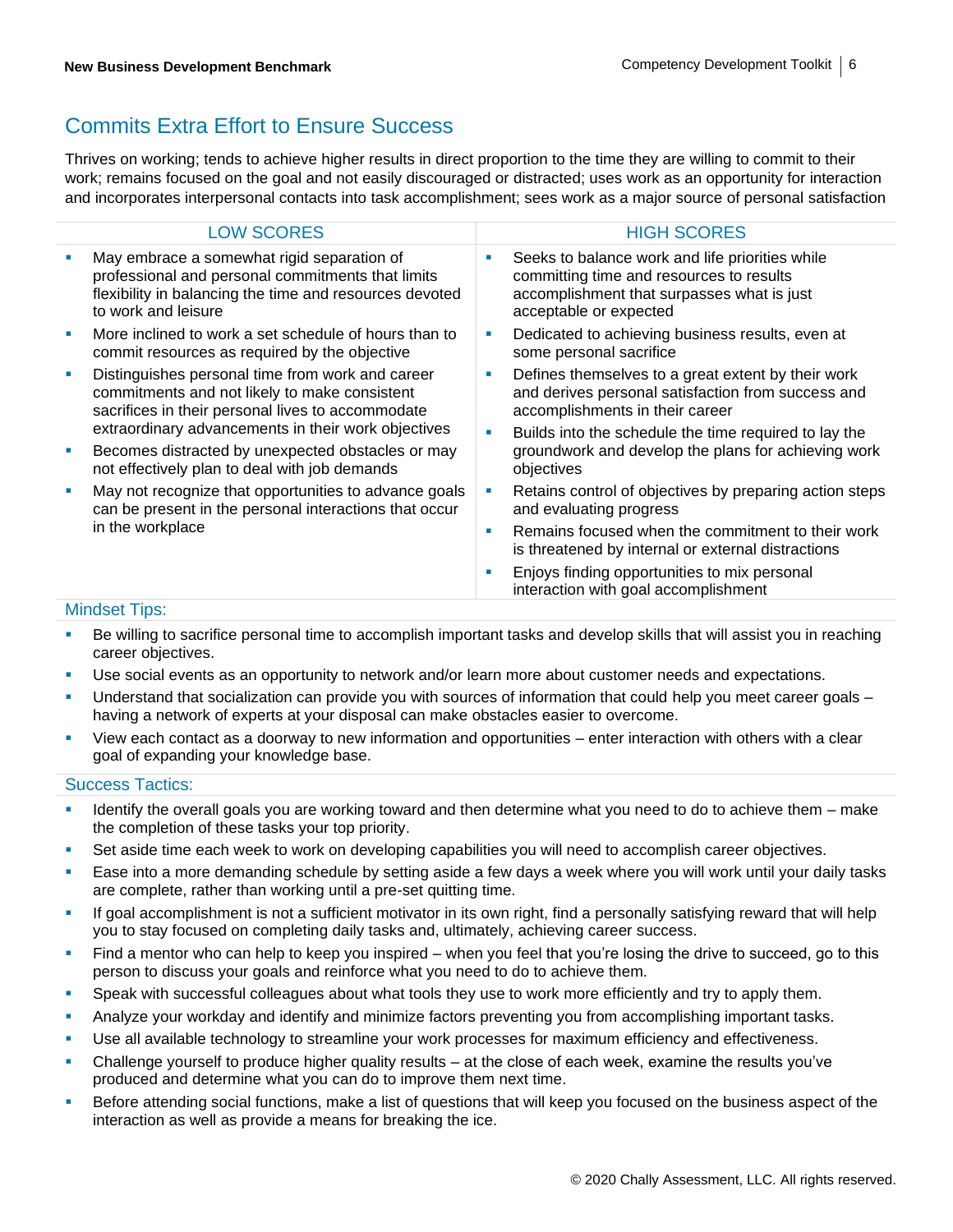### Closes Through Incremental Steps

Reinforces the purchase decision with a series of logical reasons that support the sale; moves closer to a purchase decision in a multiphase fashion by setting an objective for each encounter and gaining agreement at each of the milestones in the process; provides ammunition for buyers to justify the cost and defend the purchase within their organization; encourages a buying decision by demonstrating future savings and ease of transition to the proposed solution; keeps the sales process from stalling by taking control and focusing the prospect on the incremental steps leading to a buying decision; remains patient but focused on reaching the end result

|    | <b>LOW SCORES</b>                                                                                                                                                                                       |   | <b>HIGH SCORES</b>                                                                                                                 |
|----|---------------------------------------------------------------------------------------------------------------------------------------------------------------------------------------------------------|---|------------------------------------------------------------------------------------------------------------------------------------|
| I. | Makes an emotional appeal for the buying decision,<br>using the strength of the personal relationship that<br>has developed as the basis for a commitment                                               | ш | Bases a logical appeal on the demonstration of future<br>savings and ease of transition to the proposed system<br>or benefit       |
| ×  | Emphasizes the potential loss due to inaction versus<br>promoting the potential benefits gained by acting on<br>the purchase decision                                                                   | ш | Provides the buyer with purchase justifications that<br>may be needed to reach a buying decision or sway<br>additional influencers |
| U, | Unknowingly loses customers early in the sales<br>process by failing to continually assess their<br>commitment throughout an extended sales cycle                                                       |   | Breaks the sales process into manageable steps,<br>seeking continued agreement from the customer at<br>each step before moving on  |
| I. | May lose patience in a long sales cycle and rush the<br>customer toward a purchase decision when it is more<br>appropriate to test the water and give the customer<br>more control through trial closes | ш | Continually checks customers' understanding of how<br>their needs would be satisfied                                               |
|    |                                                                                                                                                                                                         | ш | Reaches agreement on the concept or pilot test, with<br>a contract coming later                                                    |
|    |                                                                                                                                                                                                         | ш | Recognizes that the close is soft, but remains focused<br>on accomplishing that result                                             |
|    |                                                                                                                                                                                                         | ш | Asks for the opportunity to begin the project or deliver<br>the benefit                                                            |
|    |                                                                                                                                                                                                         |   |                                                                                                                                    |

#### Mindset Tips:

- **EXECT** Remember that you are responsible for moving the sales process forward use milestones to mark the steps of the closing process so that you can correctly time your purchase request.
- **E** Ensure the customer agrees to each step of the sales process before moving on the next.
- **E** Establish a set of questions for each step of the sales call so that you can gauge the customer's commitment level.
- Watch successful colleagues as they close a sale take note of the techniques they use to gauge the customer's commitment level and properly time their order requests.

- **■** Make customers feel that their purchase decision is justified by demonstrating future cost savings and the ease of transition.
- **Present a series of logical appeals that reinforce the benefits of your solution.**
- Articulate and reinforce the value your solution brings to the customer in financial terms, i.e., return on investment or cost savings.
- Provide the ammunition needed for buyers to defend the purchase within their organization.
- Describe the logical financial/hard business results customers can achieve by implementing your solutions.
- Gradually build a logical case for the purchase decision provide testimonials, reinforce benefits and demonstrate the ease of transition.
- **•** Split the closing process into a series of steps so that you can correctly time your request for a purchase decision.
- Role-play with a colleague or superior, in order to gain a better feel for timing the closing process.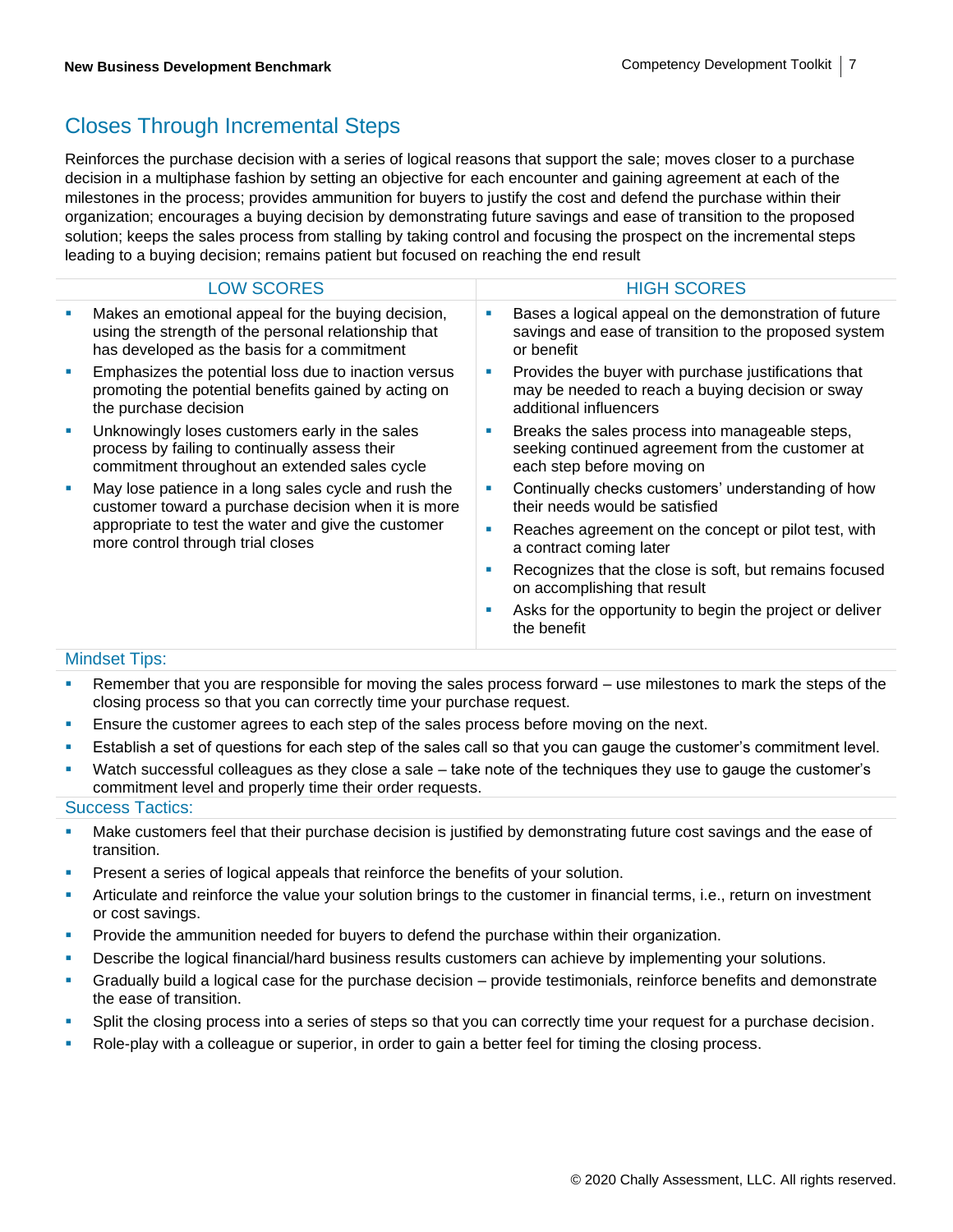### Seizes New Opportunities

Is spontaneous and flexible; tries the untested when standard procedures or methods for satisfying a need will not suffice; takes action so that opportunities will not slip away due to procrastination; offers ideas or suggestions in a timely manner; builds trust through a candid and unguarded approach; is comfortable exploring new areas and experimenting with new ideas

| <b>HIGH SCORES</b>                                                                                                                                                                       |
|------------------------------------------------------------------------------------------------------------------------------------------------------------------------------------------|
| Spontaneously seizes opportunities presented and<br>a.<br>takes full advantage of them                                                                                                   |
| Capitalizes on unexpected events or circumstances<br>a.<br>and turns them into an advantage                                                                                              |
| Has the propensity to immediately exploit unexpected,<br>ш<br>timely opportunities and circumstances as they occur                                                                       |
| Values what has proven successful in the past but is<br>ш<br>willing to stretch past comfortable or known methods<br>to meet customer requirements in spite of extra<br>pressure or risk |
| Comfortable speaking up and suggesting innovative<br>ш<br>or creative ideas                                                                                                              |
| Builds immediate trust and rapport by presenting a<br>ш<br>visible and candid agenda                                                                                                     |
|                                                                                                                                                                                          |

#### Mindset Tips:

- **EXECT** Remember that there will be times when you won't have the time to mull over each decision and action.
- Think of the worst possible result that can happen if you take a certain course of action and if you can live with that result, act.
- Recognize that customers will be more likely to trust salespeople who can admit when they made a mistake as such, don't lose an opportunity for fear of being wrong.
- Commit to making a conscious effort to overcome your natural reserve.
- Consider the ramifications of delaying action until it is too late to matter procrastination can cause you to miss valuable opportunities.
- Rely on experience and background knowledge when time does not permit you to safeguard against being wrong.
- **•** Understand that customers will warm more quickly to you if you are spontaneous they will tend to shy away from well-rehearsed responses.
- **EXECT** Realize that by seeking 99 or 100% thoroughness in your solutions, you may be procrastinating.
- Focus more on your customers and less on always being in control too much hesitation will plant the seed of doubt in their minds.

- Use intuition to make decisions and then analyze your choice later even if given more time, your decision would probably have been the same.
- Train by having a colleague ask you rapid-fire questions or present problems answer to your best ability in the time allotted.
- Challenge yourself to look at products and services in a novel way rather than take the time to test new approaches that could cause you to miss opportunities to service customers' needs.
- Work on methods that will help you to worry less about being flawless and more on reacting to opportunities.
- Learn that it's all right not to have a finely tuned solution to customers problems so long as you follow up on possible answers, you will retain their respect.
- Commit to acting quickly when you need to do so save your need for perfection in situations where time allows.